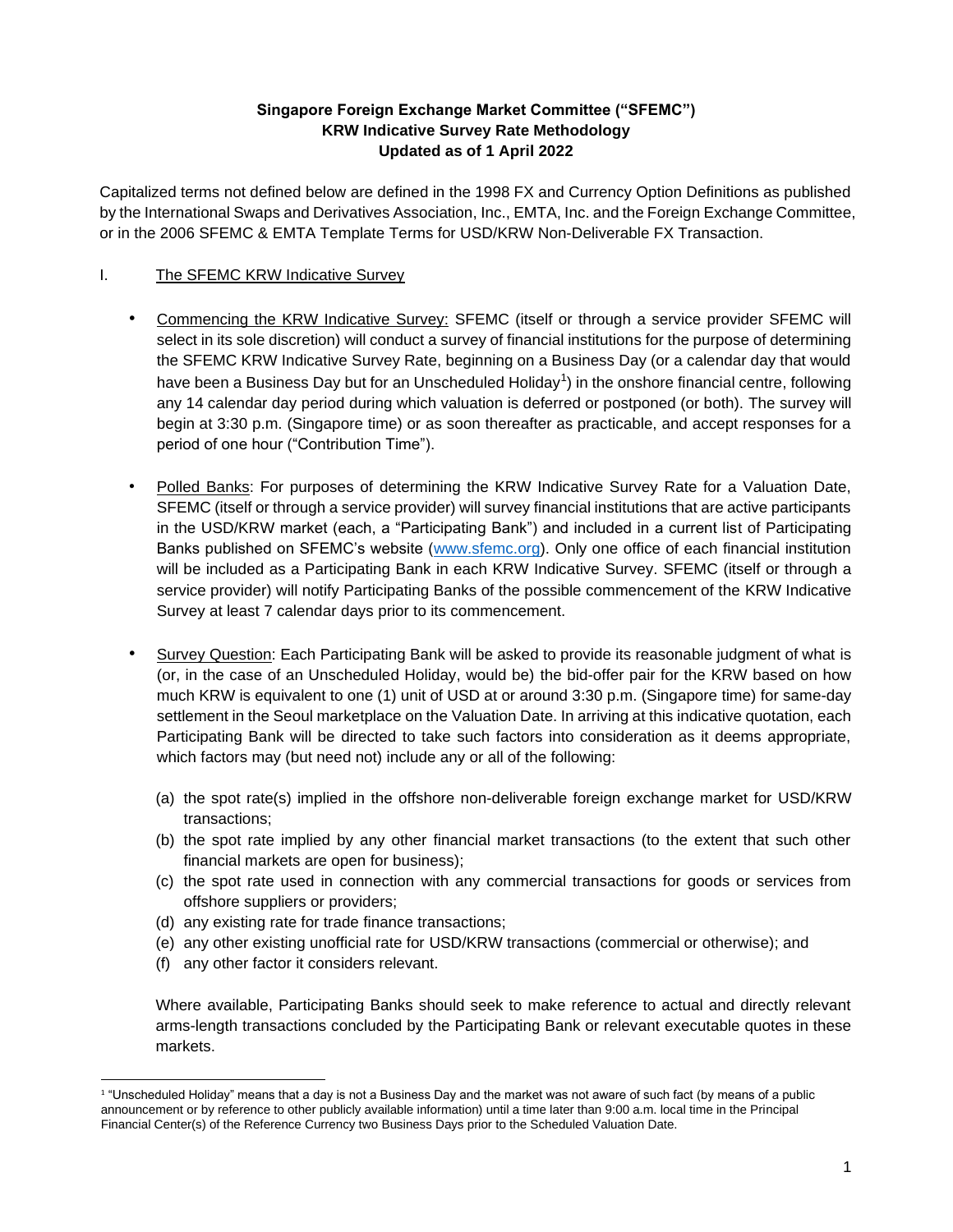## II. Use of Survey Results

- SFEMC (itself or through a service provider) will determine the mid-point of each bid-offer pair. The arithmetic mean of the mid-points will be used to determine the KRW Indicative Survey Rate, rounded to the second decimal point as described below.
- If the KRW Indicative Survey results in 21 or more responses, then the 4 highest and 4 lowest midpoints will be eliminated, and the arithmetic mean of the remaining midpoints will be computed and will constitute the KRW Indicative Survey Rate for such Valuation Date. For purposes of eliminating the 4 highest and 4 lowest mid-points, if more than 4 mid-points have the same highest value or lowest value, then only 4 such mid-points will be eliminated.
- If the KRW Indicative Survey results in less than 21 but 11 or more responses, then the 2 highest and 2 lowest mid-points will be eliminated, and the arithmetic mean of the remaining mid-points will be computed and will constitute the KRW Indicative Survey Rate for such Valuation Date. For purposes of eliminating the 2 highest and 2 lowest mid-points, if more than 2 mid-points have the same highest value or lowest value, then only 2 such mid-points will be eliminated.
- If the KRW Indicative Survey results in less than 11 but 8 or more responses, then the highest and the lowest mid-points will be eliminated and the arithmetic mean of the remaining midpoints will be computed and will constitute the KRW Indicative Survey Rate for such Valuation Date. For purposes of eliminating the highest and lowest mid-points, if more than 1 mid-point has the same highest value or lowest value, then only 1 such mid-point will be eliminated.
- If the KRW Indicative Survey results in less than 8 but 5 or more responses, then no mid-points will be eliminated and the arithmetic mean of all midpoints will be computed and will constitute the KRW Indicative Survey Rate for such Valuation Date.
- In line with the corresponding onshore fixing convention for decimal place, Participating Banks shall contribute the bid-offer pair up to the second decimal point (e.g., 1214.15).

## III. **Insufficient Responses**

• If the KRW Indicative Survey results in less than 5 responses from Participating Banks ("Insufficient Responses"), no KRW Indicative Survey Rate will be available for the relevant Valuation Date. The next KRW Indicative Survey will take place on the next succeeding Business Day in Seoul (or calendar day that would have been a Business Day but for an Unscheduled Holiday), subject to Section V below.

#### IV. KRW Indicative Survey Rate Publication

- The KRW Indicative Survey Rate will be published on Refinitiv and/or Bloomberg platforms at 5:30 p.m. (Singapore time), or as soon thereafter as practicable.
- As soon as it is determined that the KRW Indicative Survey will result in Insufficient Responses, a notice that no KRW Indicative Survey Rate is available for the Valuation Date will be published on Refinitiv and/or Bloomberg platforms.